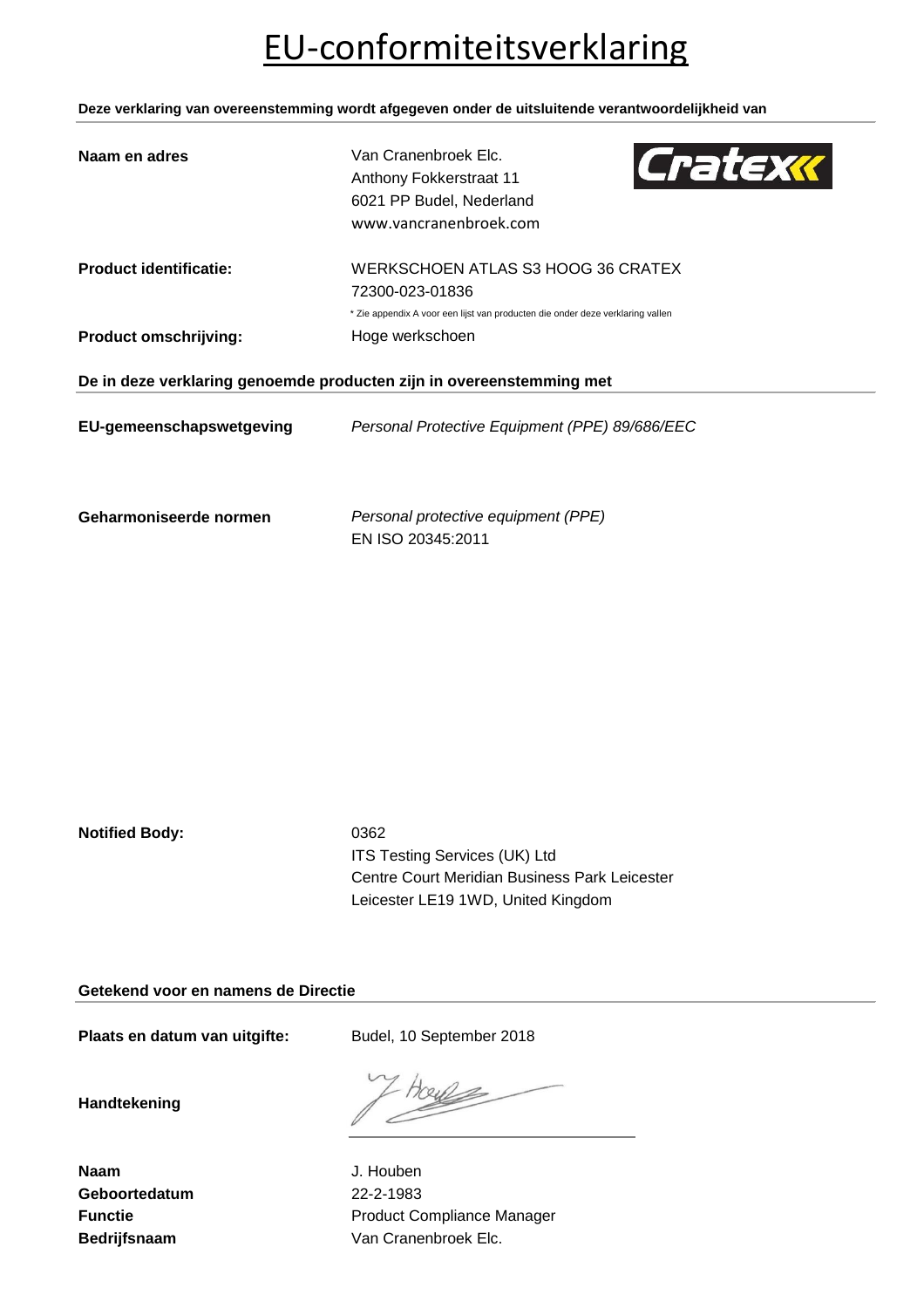### **APPENDIX A - lijst met producten**

De volgende producten vallen onder de EU-conformiteitsverklaring

| 72300-023-01836 | WERKSCHOEN ATLAS S3 HOOG 36 CRATEX |
|-----------------|------------------------------------|
| 72300-023-01837 | WERKSCHOEN ATLAS S3 HOOG 37 CRATEX |
| 72300-023-01838 | WERKSCHOEN ATLAS S3 HOOG 38 CRATEX |
| 72300-023-01839 | WERKSCHOEN ATLAS S3 HOOG 39 CRATEX |
| 72300-023-01840 | WERKSCHOEN ATLAS S3 HOOG 40 CRATEX |
| 72300-023-01841 | WERKSCHOEN ATLAS S3 HOOG 41 CRATEX |
| 72300-023-01842 | WERKSCHOEN ATLAS S3 HOOG 42 CRATEX |
| 72300-023-01843 | WERKSCHOEN ATLAS S3 HOOG 43 CRATEX |
| 72300-023-01844 | WERKSCHOEN ATLAS S3 HOOG 44 CRATEX |
| 72300-023-01845 | WERKSCHOEN ATLAS S3 HOOG 45 CRATEX |
| 72300-023-01846 | WERKSCHOEN ATLAS S3 HOOG 46 CRATEX |
| 72300-023-01847 | WERKSCHOEN ATLAS S3 HOOG 47 CRATEX |
| 72300-023-01848 | WERKSCHOEN ATLAS S3 HOOG 48 CRATEX |
|                 |                                    |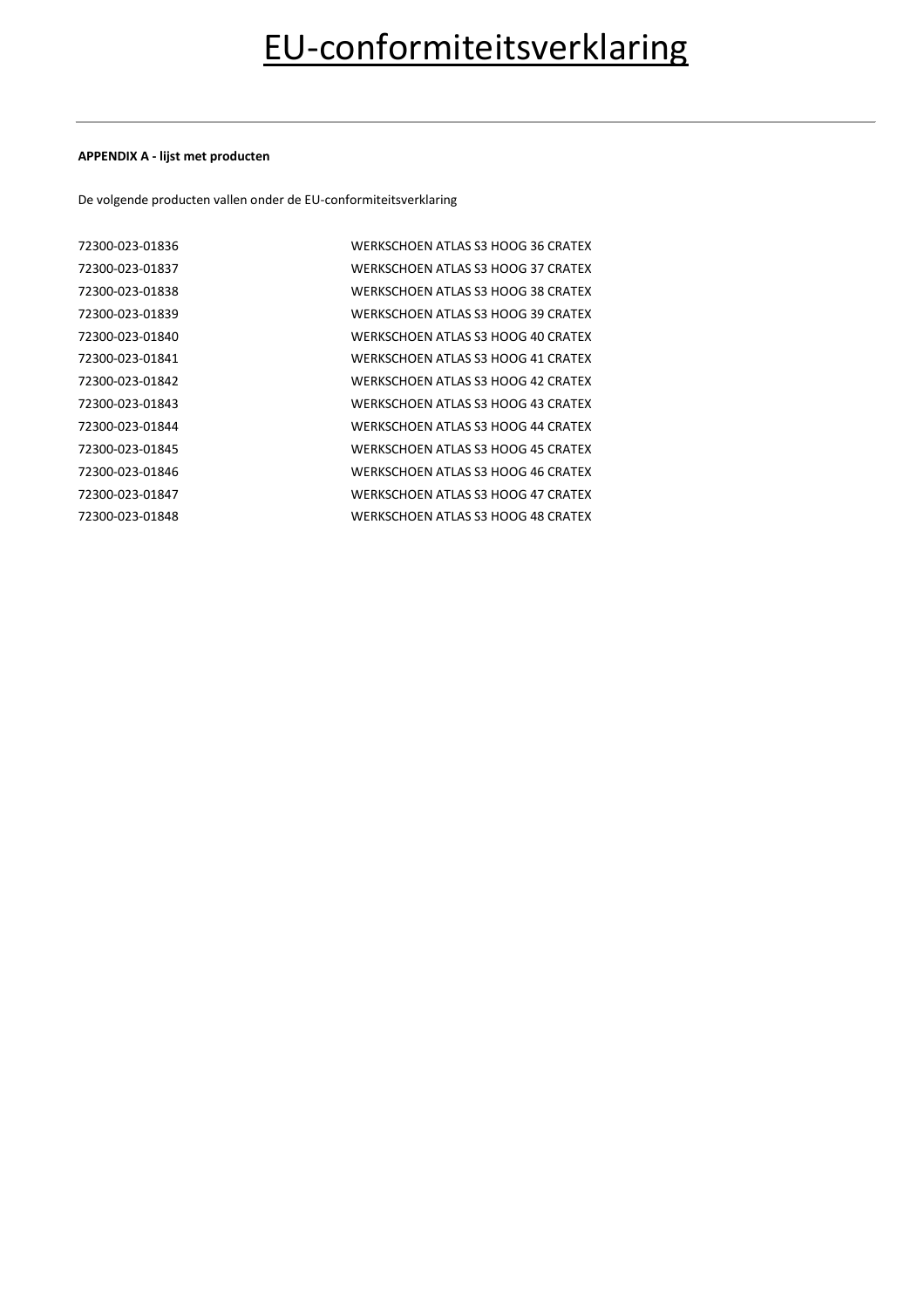### EU Declaration of conformity

**This declaration of conformity is issued under the Sole responsiblity of**

| Name and address of manufacturer: Van Cranenbroek Elc.            | Cratexk<br>Anthony Fokkerstraat 11<br>6021 PP Budel, Netherlands<br>www.vancranenbroek.com |  |
|-------------------------------------------------------------------|--------------------------------------------------------------------------------------------|--|
| <b>Product identification:</b>                                    | WERKSCHOEN ATLAS S3 HOOG 36 CRATEX<br>72300-023-01836                                      |  |
|                                                                   | * See appendix A for a list of all products covered by this declaration                    |  |
| <b>Product description:</b>                                       | High work shoe                                                                             |  |
| The products mentioned in this declaration are in conformity with |                                                                                            |  |
| <b>EU Community Legislation</b>                                   | Personal Protective Equipment (PPE) 89/686/EEC                                             |  |
| <b>Harmonised standards</b>                                       | Personal protective equipment (PPE)                                                        |  |

EN ISO 20345:2011

**Notified Body:** 0362

ITS Testing Services (UK) Ltd Centre Court Meridian Business Park Leicester Leicester LE19 1WD, United Kingdom

**Signed for and on behalf of the Board of Directors**

Place and date of issue: Budel, 10 September 2018

**Signature:**

**Name:** J. Houben **Date of birth:** 22-2-1983

702kl

Function: **Function:** Product Compliance Manager **Company name:** Van Cranenbroek Elc.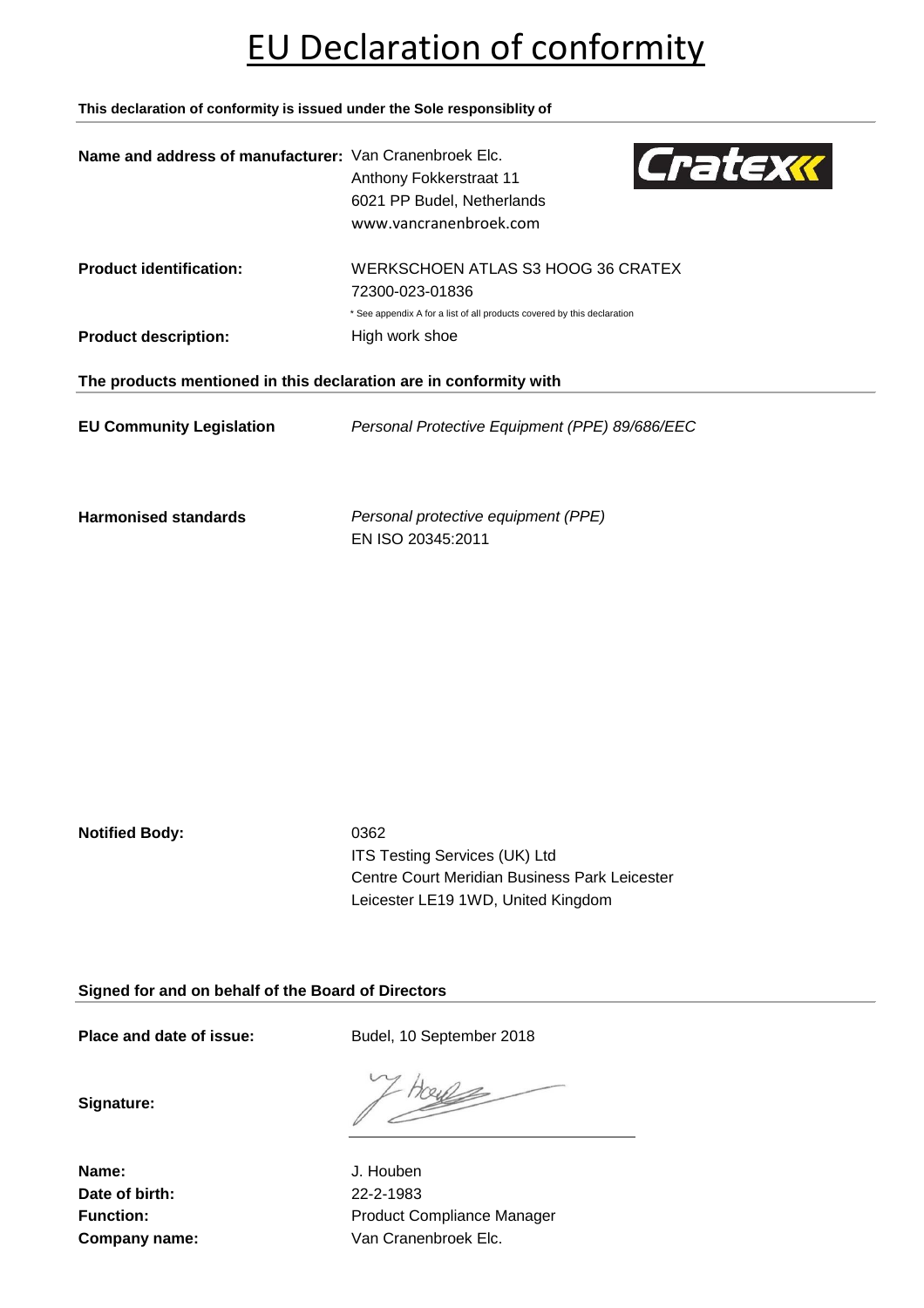#### **APPENDIX A – list of products**

The following products are covered by EU declaration of conformity

| 72300-023-01836 | WERKSCHOEN ATLAS S3 HOOG 36 CRATEX        |
|-----------------|-------------------------------------------|
| 72300-023-01837 | WERKSCHOEN ATLAS S3 HOOG 37 CRATEX        |
| 72300-023-01838 | WERKSCHOEN ATLAS S3 HOOG 38 CRATEX        |
| 72300-023-01839 | WERKSCHOEN ATLAS S3 HOOG 39 CRATEX        |
| 72300-023-01840 | WERKSCHOEN ATLAS S3 HOOG 40 CRATEX        |
| 72300-023-01841 | WERKSCHOEN ATLAS S3 HOOG 41 CRATEX        |
| 72300-023-01842 | WERKSCHOEN ATLAS S3 HOOG 42 CRATEX        |
| 72300-023-01843 | WERKSCHOEN ATI AS S3 HOOG 43 CRATEX       |
| 72300-023-01844 | WERKSCHOEN ATLAS S3 HOOG 44 CRATEX        |
| 72300-023-01845 | WERKSCHOEN ATI AS S3 HOOG 45 CRATEX       |
| 72300-023-01846 | WERKSCHOEN ATLAS S3 HOOG 46 CRATEX        |
| 72300-023-01847 | WERKSCHOEN ATLAS S3 HOOG 47 CRATEX        |
| 72300-023-01848 | <b>WERKSCHOEN ATLAS S3 HOOG 48 CRATEX</b> |
|                 |                                           |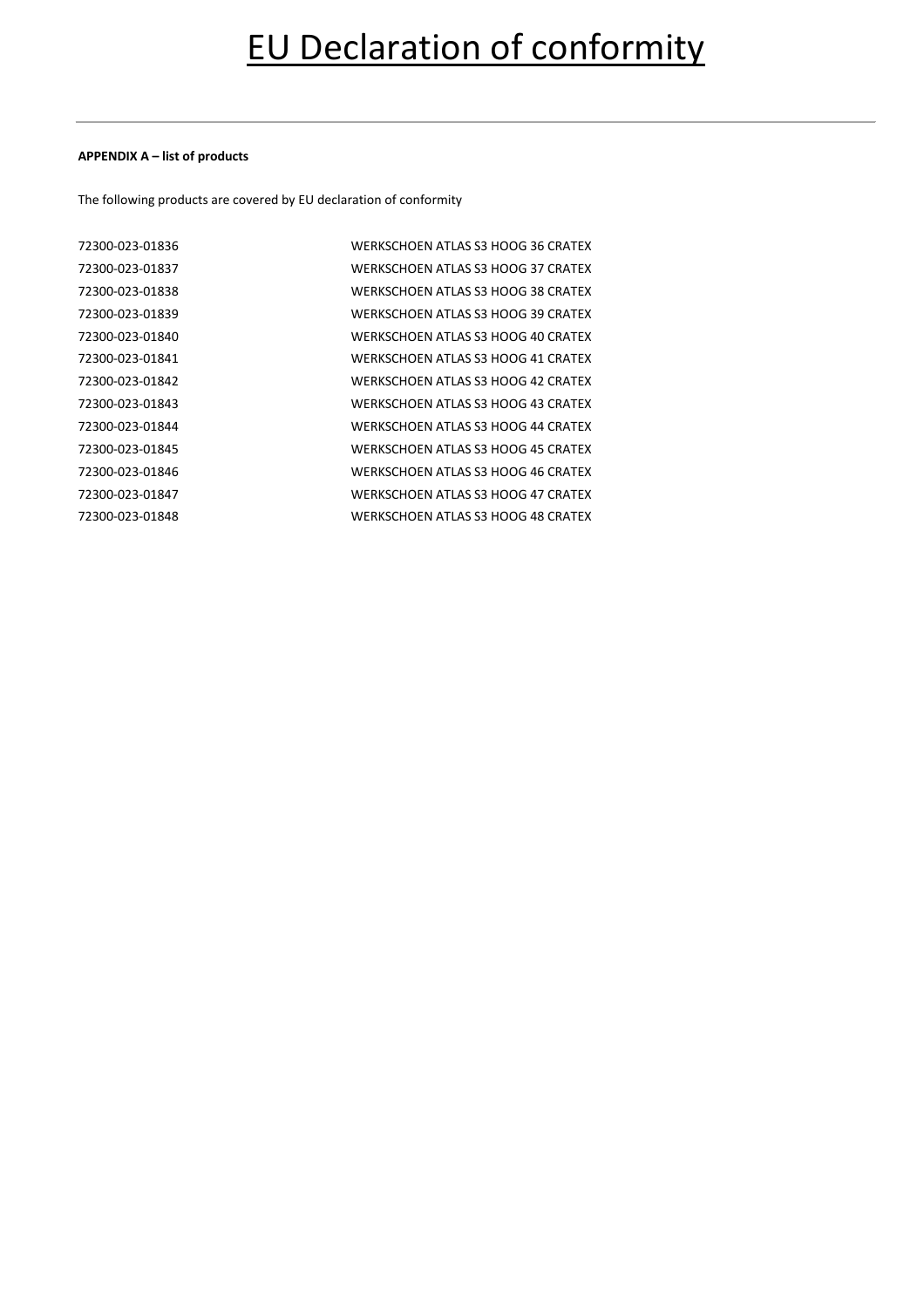### EU Déclaration de Conformité

**Cette déclaration de conformité est délivrée sous la seule responsabilité de**

| Nom et adresse du fabricant:                                    | Van Cranenbroek Elc.<br>Cratexk<br>Anthony Fokkerstraat 11<br>6021 PP Budel, Pays-Bas<br>www.vancranenbroek.com |  |
|-----------------------------------------------------------------|-----------------------------------------------------------------------------------------------------------------|--|
| Identification du produit:                                      | WERKSCHOEN ATLAS S3 HOOG 36 CRATEX<br>72300-023-01836                                                           |  |
|                                                                 | * Voir l'annexe A pour une liste de tous les produits couverts par cette déclaration                            |  |
| <b>Description du produit:</b>                                  | Chaussure de travail                                                                                            |  |
| Les produits mentionnés dans cette déclaration sont conformes à |                                                                                                                 |  |
| EU Législation communautaire:                                   | Personal Protective Equipment (PPE) 89/686/EEC                                                                  |  |
|                                                                 |                                                                                                                 |  |

**Normes harmonisées:** *Personal protective equipment (PPE)* EN ISO 20345:2011

**Notified Body:** 0362

ITS Testing Services (UK) Ltd Centre Court Meridian Business Park Leicester Leicester LE19 1WD, United Kingdom

**Signé pour et au nom du conseil d'administration**

Lieu et date de délivrance: Budel, 10 septembre 2018

**Signature:**

7024k

**Nom:** J. Houben **Date de naissance:** 22-2-1983

Fonction: **Fonction:** Product Compliance Manager **nom de l'entreprise** Van Cranenbroek Elc.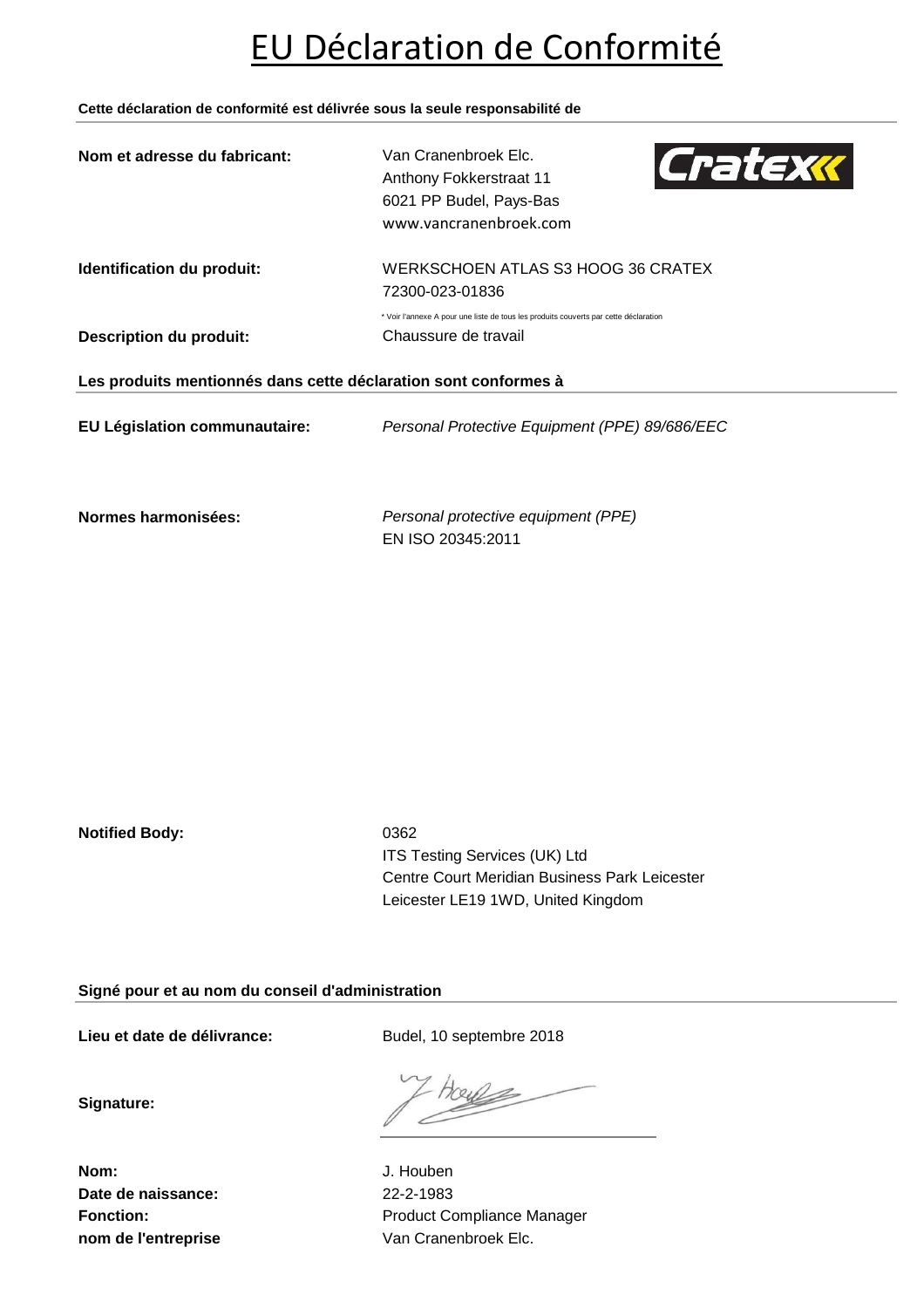### **ANNEXE A - liste des produits**

Les produits suivants sont couverts par la déclaration de conformité UE

| 72300-023-01836 | WERKSCHOEN ATI AS S3 HOOG 36 CRATEX |
|-----------------|-------------------------------------|
| 72300-023-01837 | WERKSCHOEN ATI AS S3 HOOG 37 CRATEX |
| 72300-023-01838 | WERKSCHOEN ATLAS S3 HOOG 38 CRATEX  |
| 72300-023-01839 | WERKSCHOEN ATLAS S3 HOOG 39 CRATEX  |
| 72300-023-01840 | WERKSCHOEN ATLAS S3 HOOG 40 CRATEX  |
| 72300-023-01841 | WERKSCHOEN ATLAS S3 HOOG 41 CRATEX  |
| 72300-023-01842 | WERKSCHOEN ATI AS S3 HOOG 42 CRATEX |
| 72300-023-01843 | WERKSCHOEN ATLAS S3 HOOG 43 CRATEX  |
| 72300-023-01844 | WERKSCHOEN ATI AS S3 HOOG 44 CRATEX |
| 72300-023-01845 | WERKSCHOEN ATLAS S3 HOOG 45 CRATEX  |
| 72300-023-01846 | WERKSCHOEN ATI AS S3 HOOG 46 CRATEX |
| 72300-023-01847 | WERKSCHOEN ATLAS S3 HOOG 47 CRATEX  |
| 72300-023-01848 | WERKSCHOEN ATLAS S3 HOOG 48 CRATEX  |
|                 |                                     |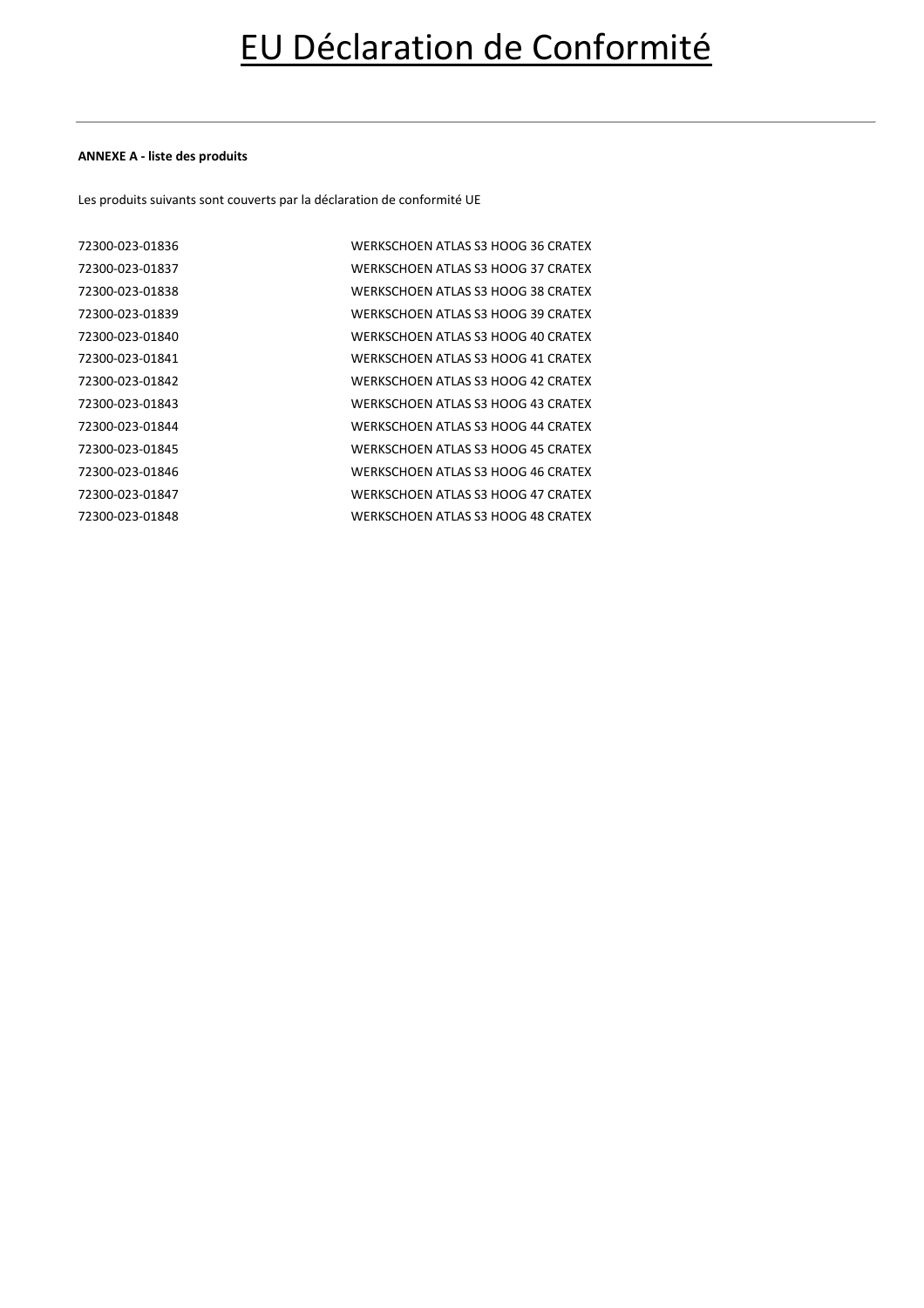# EG Übereinstimmungs Erklärung

### **Diese Konformitätserklärung wird unter der alleinigen Verantwortung von:**

| Name und Adresse des Herstellers:                       | Van Cranenbroek Elc.<br>Cratexx<br>Anthony Fokkerstraat 11<br>6021 PP Budel, Niederlande<br>www.vancranenbroek.com |  |
|---------------------------------------------------------|--------------------------------------------------------------------------------------------------------------------|--|
| <b>Produktidentifikation:</b>                           | WERKSCHOEN ATLAS S3 HOOG 36 CRATEX<br>72300-023-01836                                                              |  |
|                                                         | * Siehe Anhang A für eine Liste aller Produkte, die unter diese Erklärung fallen                                   |  |
| Produktbeschreibung:                                    | Hoher Arbeitsschuh                                                                                                 |  |
| Die in dieser Erklärung genannten Produkte entsprechen: |                                                                                                                    |  |
| EU-Gemeinschaftsrecht:                                  | Personal Protective Equipment (PPE) 89/686/EEC                                                                     |  |
| <b>Harmonisierte Normen:</b>                            | Personal protective equipment (PPE)                                                                                |  |

EN ISO 20345:2011

**Notified Body:** 0362

ITS Testing Services (UK) Ltd Centre Court Meridian Business Park Leicester Leicester LE19 1WD, United Kingdom

**Unterzeichnet für und im Auftrag des Verwaltungsrats**

Ort und Datum der Ausstellung: Budel, 10. September 2018

**Unterschrift:**

noye

**Name:** J. Houben **Geburtsdatum:** 22-2-1983 **Name des Unternehmens** Van Cranenbroek Elc.

Funktion: **Funktion:** Product Compliance Manager